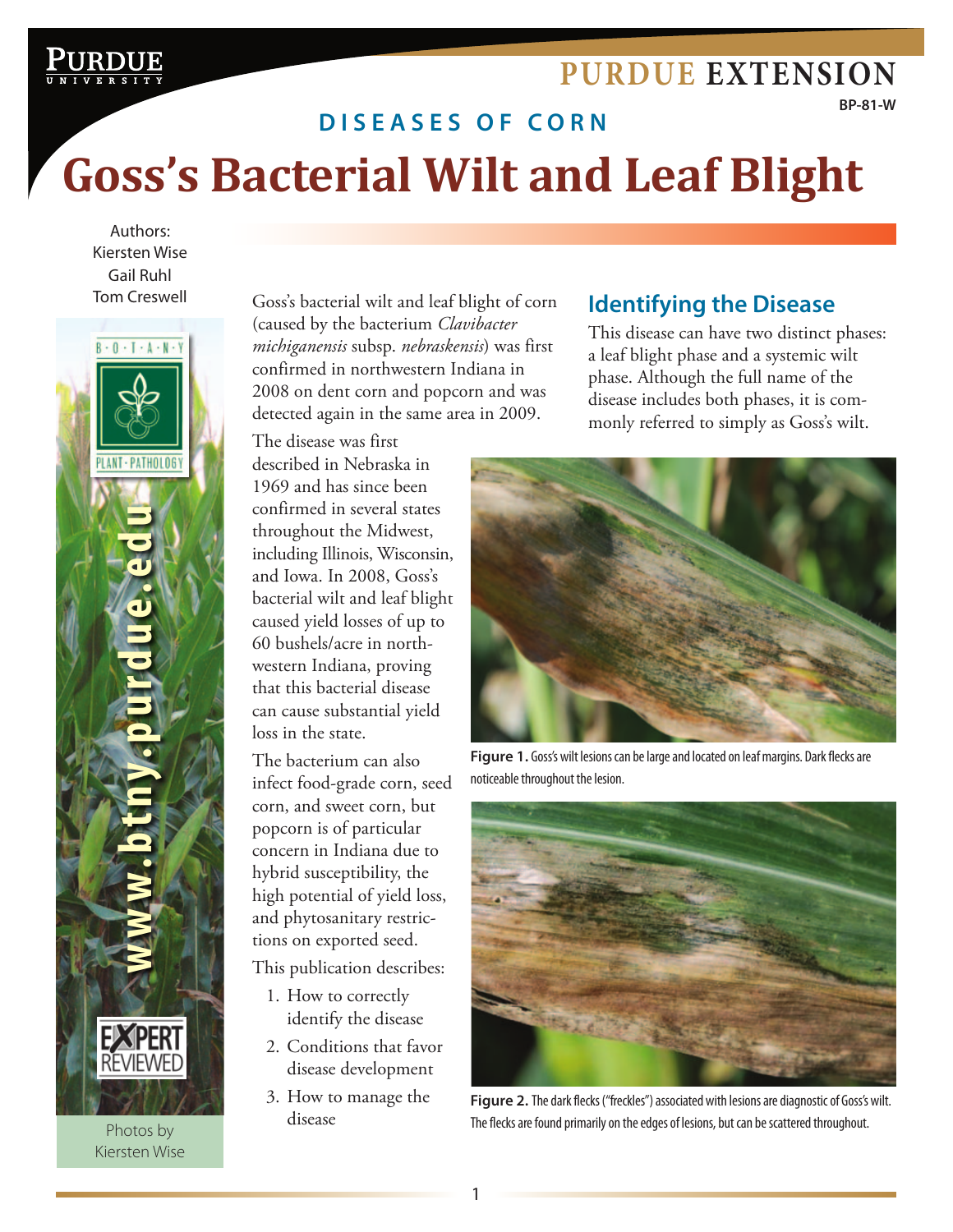### Goss's Bacterial Wilt and Leaf Blight **PURDUE EXTENSION**

Leaf blight is the most commonly observed symptom, but is easily confused with other diseases and abiotic disorders. Corn plants with Goss's wilt exhibit long, large, tan lesions in the centers or on the edges of leaf blades (Figure 1). The margins of these lesions may have a water-soaked appearance. Black flecks ("freckles") can be observed within the lesions (Figure 2). These flecks can be large and cannot be rubbed off plant tissue.

If symptomatic leaves are observed early in the morning or after a rain, one can observe a bacterial ooze, or exudate, on lesion surfaces. Dried bacterial exudate is shiny, especially when observing leaves in direct sunlight (Figure 3). When it's dry, Goss's wilt symptoms are easily confused with drought stress or leaf scorch from chemical burn (Figure 4). Leaf blight symptoms can also be misidentified as nutrient deficiency, chemical injury, Stewart's wilt (caused by a different bacterial organism), or northern corn leaf blight.

In the systemic wilt phase of the disease, infected plants may exhibit drought stress symptoms and wilt or die prematurely. To correctly identify this phase of the disease, examine the vascular tissue of the stalk infected tissue will have orange to brown discoloration (Figure 5). The discoloration is caused by bacteria moving within the plant's xylem tissue.

To confirm Goss's wilt, submit a sample to a diagnostic lab for testing that includes microscopy, culture isolation, and serology.

More information about sample collection and processing is available from the Purdue Plant and Pest Diagnostic Lab:

www.ppdl.purdue.edu

### **Conditions Favoring Disease Development**

The bacteria that cause Goss's wilt survive the winter primarily in infested crop residue and, to a lesser extent, on the soil surface. Research indicates that under more arid conditions, the pathogen can only survive for 10 months on the residue at the soil surface.

The bacteria enter any part of the corn plant through wounds, such as those caused by hail and heavy winds. Wind-driven rain can spread the bacteria. Although the bacteria can enter wounds created by insect feeding, insects are not known to transmit the bacteria.



**Figure 3.** Dried bacterial exudate on the lesion surface gives the lesion a shiny appearance.



**Figure 4.** The upper canopy of this field in northwest Indiana has widespread and severe Goss's wilt symptoms. Goss's wilt symptoms can resemble drought stress or leaf scorch from chemical burn.



**Figure 5.** Discolored vascular tissue, caused by Goss's wilt bacteria, can indicate the systemic wilt phase of the disease.